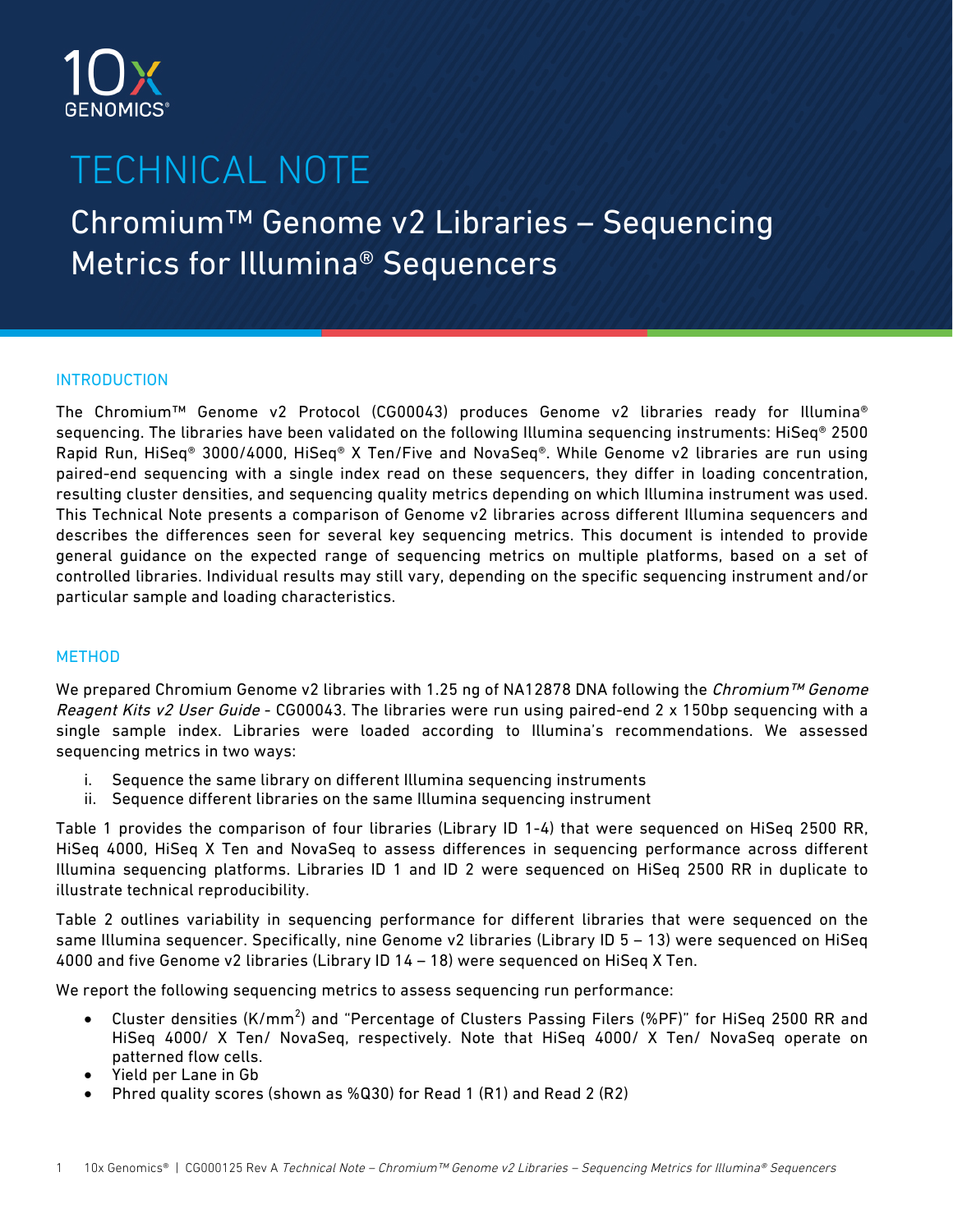| Library<br>ID       | Loading<br>Conc. (pM) | Instrument           | Cluster Density (%PF if HiSeq®<br>4000, X Ten, NovaSeq®) | Yield per Lane<br>(Gb) | R <sub>1</sub><br>% > Q30 | R <sub>2</sub><br>% > Q30 |  |  |  |  |
|---------------------|-----------------------|----------------------|----------------------------------------------------------|------------------------|---------------------------|---------------------------|--|--|--|--|
| <b>Library ID1</b>  |                       |                      |                                                          |                        |                           |                           |  |  |  |  |
| 1                   | 11                    | HiSeq 2500 RR        | 1100 K/mm <sup>2</sup>                                   | 56.9                   | 94.4                      | 88.1                      |  |  |  |  |
| 1                   | 11                    | <b>HiSeq 2500 RR</b> | 1090 K/mm <sup>2</sup>                                   | 56.4                   | 94.3                      | 88.5                      |  |  |  |  |
| 1                   | 180                   | HiSeq 4000           | 72.5                                                     | 105                    | 88.9                      | 67.0                      |  |  |  |  |
| <b>Library ID 2</b> |                       |                      |                                                          |                        |                           |                           |  |  |  |  |
| $\overline{2}$      | 12                    | <b>HiSeq 2500 RR</b> | 1328 K/mm <sup>2</sup>                                   | 66                     | 92.7                      | 85.3                      |  |  |  |  |
| $\overline{2}$      | 12                    | <b>HiSeq 2500 RR</b> | 1332 K/mm <sup>2</sup>                                   | 65                     | 92.5                      | 83.8                      |  |  |  |  |
| $\overline{2}$      | 180                   | HiSeq 4000           | 73.9                                                     | 107                    | 87.9                      | 70.7                      |  |  |  |  |
| $\overline{2}$      | 130                   | HiSeg X Ten          | 66.5                                                     | 125                    | 90.3                      | 79.0                      |  |  |  |  |
| Library ID 3        |                       |                      |                                                          |                        |                           |                           |  |  |  |  |
| 3                   | 180                   | HiSeq 4000           | 73.0                                                     | 105                    | 90.3                      | 73.2                      |  |  |  |  |
| 3                   | 130                   | HiSeg X Ten          | 67.3                                                     | 126                    | 90.4                      | 80.0                      |  |  |  |  |
| Library ID 4        |                       |                      |                                                          |                        |                           |                           |  |  |  |  |
| 4                   | 300                   | NovaSeq <sup>®</sup> | 77.5                                                     | 665                    | 93.9                      | 90.8                      |  |  |  |  |

Table 1. Reported sequencing metrics for Chromium™ Genome v2 libraries across different sequencing instruments.

| Library<br>ID      | Loading<br>Conc. (pM) | Instrument        | % of Clusters Passing Filters | <b>Yield per Lane</b><br>(Gb) | R1<br>% > Q30 | R <sub>2</sub><br>% > Q30 |  |  |  |  |
|--------------------|-----------------------|-------------------|-------------------------------|-------------------------------|---------------|---------------------------|--|--|--|--|
| <b>HiSeq 4000</b>  |                       |                   |                               |                               |               |                           |  |  |  |  |
| 5                  | 180                   | HiSeq 4000        | 73.5                          | 106                           | 88.9          | 71.6                      |  |  |  |  |
| 6                  | 180                   | HiSeq 4000        | 72.5                          | 109                           | 92.0          | 76.1                      |  |  |  |  |
| 7                  | 180                   | HiSeq 4000        | 69.1                          | 100                           | 89.8          | 74.4                      |  |  |  |  |
| 8                  | 180                   | HiSeq 4000        | 74.4                          | 107                           | 89.9          | 73.1                      |  |  |  |  |
| 9                  | 180                   | HiSeq 4000        | 73.3                          | 106                           | 91.8          | 76.3                      |  |  |  |  |
| 10                 | 180                   | HiSeq 4000        | 71.5                          | 103                           | 91.4          | 72.4                      |  |  |  |  |
| 11                 | 180                   | HiSeq 4000        | 73.4                          | 106                           | 91.1          | 72.8                      |  |  |  |  |
| 12                 | 180                   | HiSeq 4000        | 66.7                          | 96                            | 82.1          | 72.9                      |  |  |  |  |
| 13                 | 180                   | <b>HiSeq 4000</b> | 71.3                          | 103                           | 86.6          | 76.1                      |  |  |  |  |
| <b>HiSeq X Ten</b> |                       |                   |                               |                               |               |                           |  |  |  |  |
| 14                 | 130                   | HiSeq X Ten       | 68.0                          | 127                           | 92.3          | 83.3                      |  |  |  |  |
| 15                 | 130                   | HiSeq X Ten       | 64.4                          | 120                           | 88.6          | 76.6                      |  |  |  |  |
| 16                 | 130                   | HiSeq X Ten       | 64.5                          | 120                           | 90.7          | 81.3                      |  |  |  |  |
| 17                 | 130                   | HiSeq X Ten       | 67.2                          | 126                           | 92.2          | 83.2                      |  |  |  |  |
| 18                 | 130                   | HiSeq X Ten       | 69.0                          | 126                           | 90.7          | 80.9                      |  |  |  |  |

Table 2. Reported sequencing metrics for seven and five different Chromium Genome v2 libraries sequenced on HiSeq 4000 and HiSeq X Ten, respectively.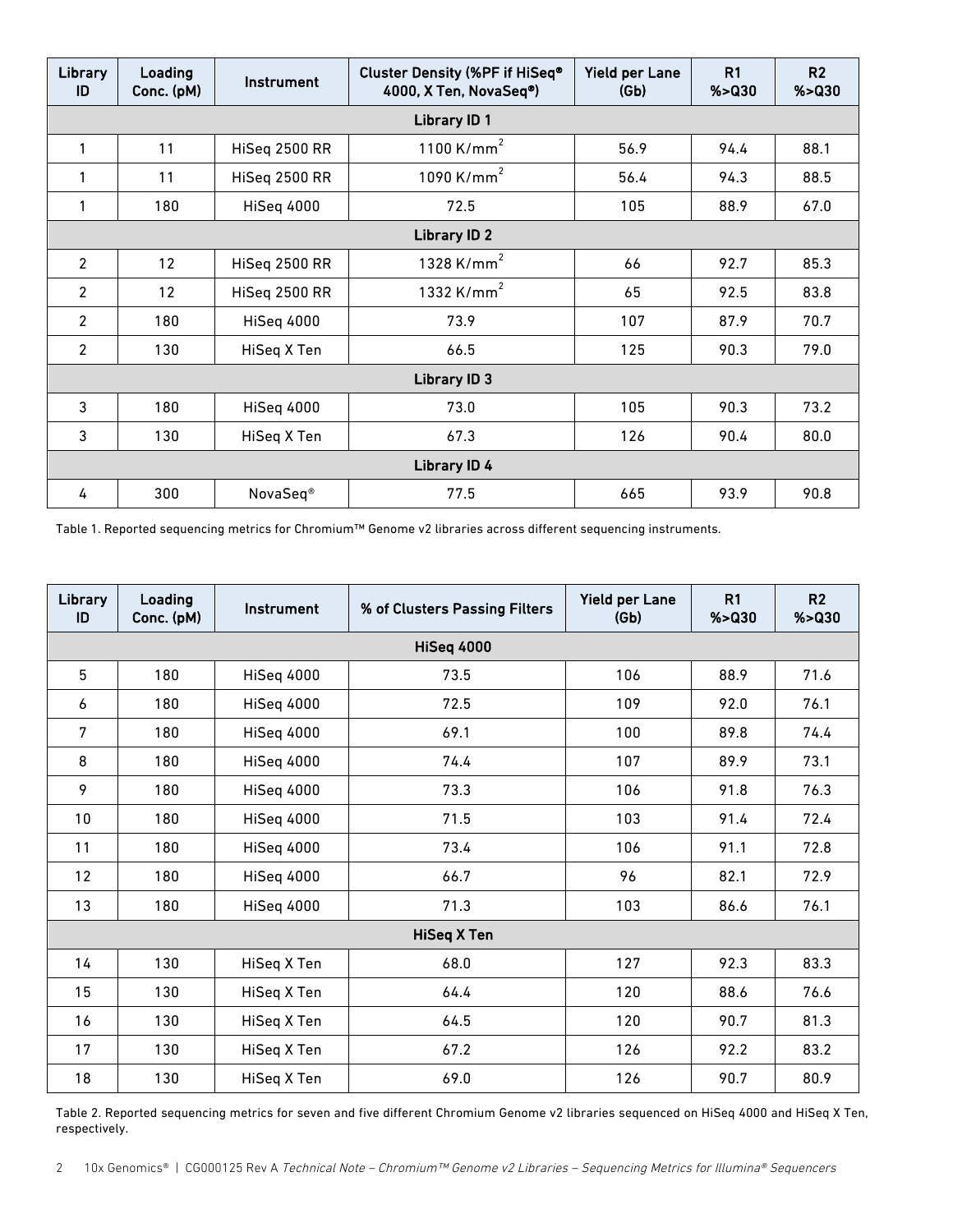#### **DISCUSSION**

As expected, yield correlated with the amount of sequencing data that each sequencing platform can generate. Overall, libraries sequenced on the NovaSeq produced the highest Q30 quality scores, particularly for R2 (90.8%) compared to all other sequencing platforms. Q30 quality scores were higher for R1 compared to R2 on all sequencing platforms. Q30 quality scores for R2 were lowest on HiSeq 4000 (~ 70%) and were variable across different libraries ( $\Delta 6.2$ %). In contrast, Q30 quality scores on HiSeq X Ten were generally very stable across different libraries for both R1 and R2 (<  $\Delta$ 1%). We do recommend to spike-in PhiX to Chromium Genome v2 libraries at the following concentrations: 1% on the NovaSeq and HiSeq 2500 RR, 0.5% on the HiSeq 4000 and HiSeq X Ten. Sequencing metrics including %PF, Yield per Lane, and Q30 quality scores remained relatively consistent between different libraries sequenced on the same sequencing platform.

#### **CONCLUSION**

We have discussed sequencing parameters for Chromium<sup>™</sup> Genome v2 libraries and different sequencing metrics that are typically obtained for Illumina® sequencing instruments. Libraries performed best on the NovaSeq and we encourage users to sequence their libraries on that platform, particularly if high sample sequencing throughput is required. Sequencing metrics reported in this Technical Note serve as guideline to assess sequencing run quality of Chromium Genome v2 libraries. Note that additional factors will contribute to overall success of a sequencing run and will have an impact on applications performance metrics such as haplotype phase block length and ability to call structural variants. These include:

- High quality of sample preparation to obtain high molecular weight (HMW) gDNA (Document CG00045)
- Final libraries with fragment length of 400 bp 1000 bp and significant number of inserts between 400 bp – 600 bp in length for optimal cluster formation on Illumina flow cells (Document CG000066)
- Reliable and accurate library quantification using the KAPA DNA Quantification Kit using a fixed insert size of 550 bp (Document CG00048)
- Sequencing platform

#### **REFERENCES**

- Chromium™ Genome Reagent Kits v2 User Guide (CG00043)
- Sample Preparation Recommendations for the Chromium™ Genome Kit (CG00045)
- QC of Chromium™ Genome v2 Libraries: Qualitative Evaluation Using Agilent Bioanalyzer (CG000066)
- QC of Chromium™ Genome Libraries: Quantitative Evaluation Using qPCR (CG00048)